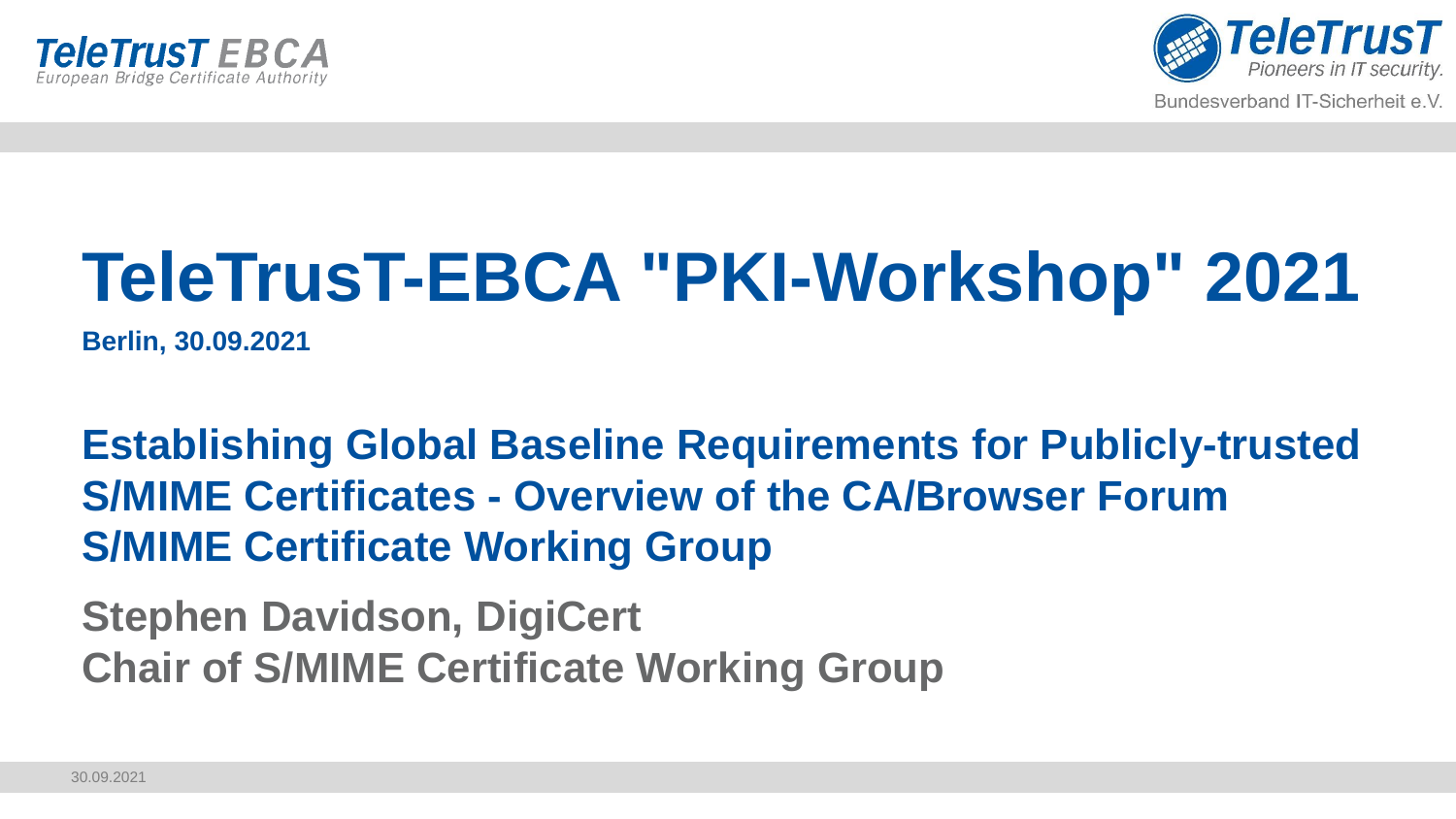



| File<br>Help<br>Message<br>S/MIME Certificate Working Group<br>≪<br>←<br><br><b>Stephen Davidson</b><br>To ● Stephen Davidson<br>3:54 PM<br>Signed By stephen.davidson@digicert.com<br>$\times$<br><b>Message Security Properties</b><br>Signature<br>General Details<br>Subject: S/MIME Certificate Working Group<br>Messages may contain encryption and digital signature layers. Each<br>digital signature layer may contain multiple signatures.<br><b>Red</b><br><b>Signature Information</b><br><b>Security Layers</b><br>Select a layer below to view its description.<br>S/MIME<br><b>Message format:</b><br>Subject: S/MIME Certificate Working Group<br><b>Signed by:</b><br>stephen.davidson@digicert.com<br>Encryption Layer<br>Digital Signature Layer<br><b>Signature status:</b><br>OK<br>Signer: stephen.davidson@digicert.com<br><b>Signing time:</b><br>3:53:39 PM 9/13/2021<br><b>Digest algorithm:</b><br><b>SHA256</b><br>Signature algorithm: RSA (2048-bits)<br><b>Parity</b><br><b>Certificate Information</b><br><b>Description:</b><br>OK: Protected by 256 bit AES256 encryption. Encrypted for<br><b>Issued by:</b><br>DigiCert SHA2 Assured ID CA<br>stephen.davidson@digicert.com.<br><b>Certificate status:</b><br>OK<br>Click any of the following buttons to view more information about or<br>make changes to the selected layer:<br>View Certificate<br>Edit Trust<br>View Details<br>Trust Certificate Authority | $\overline{\triangledown}$ S/MIME Certificate Wo<br>$\overline{ }$<br>님 | ×     |  |  |  |  |
|------------------------------------------------------------------------------------------------------------------------------------------------------------------------------------------------------------------------------------------------------------------------------------------------------------------------------------------------------------------------------------------------------------------------------------------------------------------------------------------------------------------------------------------------------------------------------------------------------------------------------------------------------------------------------------------------------------------------------------------------------------------------------------------------------------------------------------------------------------------------------------------------------------------------------------------------------------------------------------------------------------------------------------------------------------------------------------------------------------------------------------------------------------------------------------------------------------------------------------------------------------------------------------------------------------------------------------------------------------------------------------------------------------------------------------------------------|-------------------------------------------------------------------------|-------|--|--|--|--|
|                                                                                                                                                                                                                                                                                                                                                                                                                                                                                                                                                                                                                                                                                                                                                                                                                                                                                                                                                                                                                                                                                                                                                                                                                                                                                                                                                                                                                                                      |                                                                         |       |  |  |  |  |
|                                                                                                                                                                                                                                                                                                                                                                                                                                                                                                                                                                                                                                                                                                                                                                                                                                                                                                                                                                                                                                                                                                                                                                                                                                                                                                                                                                                                                                                      |                                                                         |       |  |  |  |  |
|                                                                                                                                                                                                                                                                                                                                                                                                                                                                                                                                                                                                                                                                                                                                                                                                                                                                                                                                                                                                                                                                                                                                                                                                                                                                                                                                                                                                                                                      |                                                                         |       |  |  |  |  |
|                                                                                                                                                                                                                                                                                                                                                                                                                                                                                                                                                                                                                                                                                                                                                                                                                                                                                                                                                                                                                                                                                                                                                                                                                                                                                                                                                                                                                                                      |                                                                         |       |  |  |  |  |
|                                                                                                                                                                                                                                                                                                                                                                                                                                                                                                                                                                                                                                                                                                                                                                                                                                                                                                                                                                                                                                                                                                                                                                                                                                                                                                                                                                                                                                                      |                                                                         |       |  |  |  |  |
|                                                                                                                                                                                                                                                                                                                                                                                                                                                                                                                                                                                                                                                                                                                                                                                                                                                                                                                                                                                                                                                                                                                                                                                                                                                                                                                                                                                                                                                      |                                                                         |       |  |  |  |  |
|                                                                                                                                                                                                                                                                                                                                                                                                                                                                                                                                                                                                                                                                                                                                                                                                                                                                                                                                                                                                                                                                                                                                                                                                                                                                                                                                                                                                                                                      |                                                                         |       |  |  |  |  |
|                                                                                                                                                                                                                                                                                                                                                                                                                                                                                                                                                                                                                                                                                                                                                                                                                                                                                                                                                                                                                                                                                                                                                                                                                                                                                                                                                                                                                                                      |                                                                         |       |  |  |  |  |
|                                                                                                                                                                                                                                                                                                                                                                                                                                                                                                                                                                                                                                                                                                                                                                                                                                                                                                                                                                                                                                                                                                                                                                                                                                                                                                                                                                                                                                                      |                                                                         |       |  |  |  |  |
|                                                                                                                                                                                                                                                                                                                                                                                                                                                                                                                                                                                                                                                                                                                                                                                                                                                                                                                                                                                                                                                                                                                                                                                                                                                                                                                                                                                                                                                      |                                                                         |       |  |  |  |  |
| Close<br>Warn me about errors in digitally signed email.                                                                                                                                                                                                                                                                                                                                                                                                                                                                                                                                                                                                                                                                                                                                                                                                                                                                                                                                                                                                                                                                                                                                                                                                                                                                                                                                                                                             |                                                                         | Close |  |  |  |  |

# **SIGNING** ■ to protect integrity ■ to assert origin and authenticity ■ for content commitment or willful acts **ENCRYPTING** ■ to protect confidentiality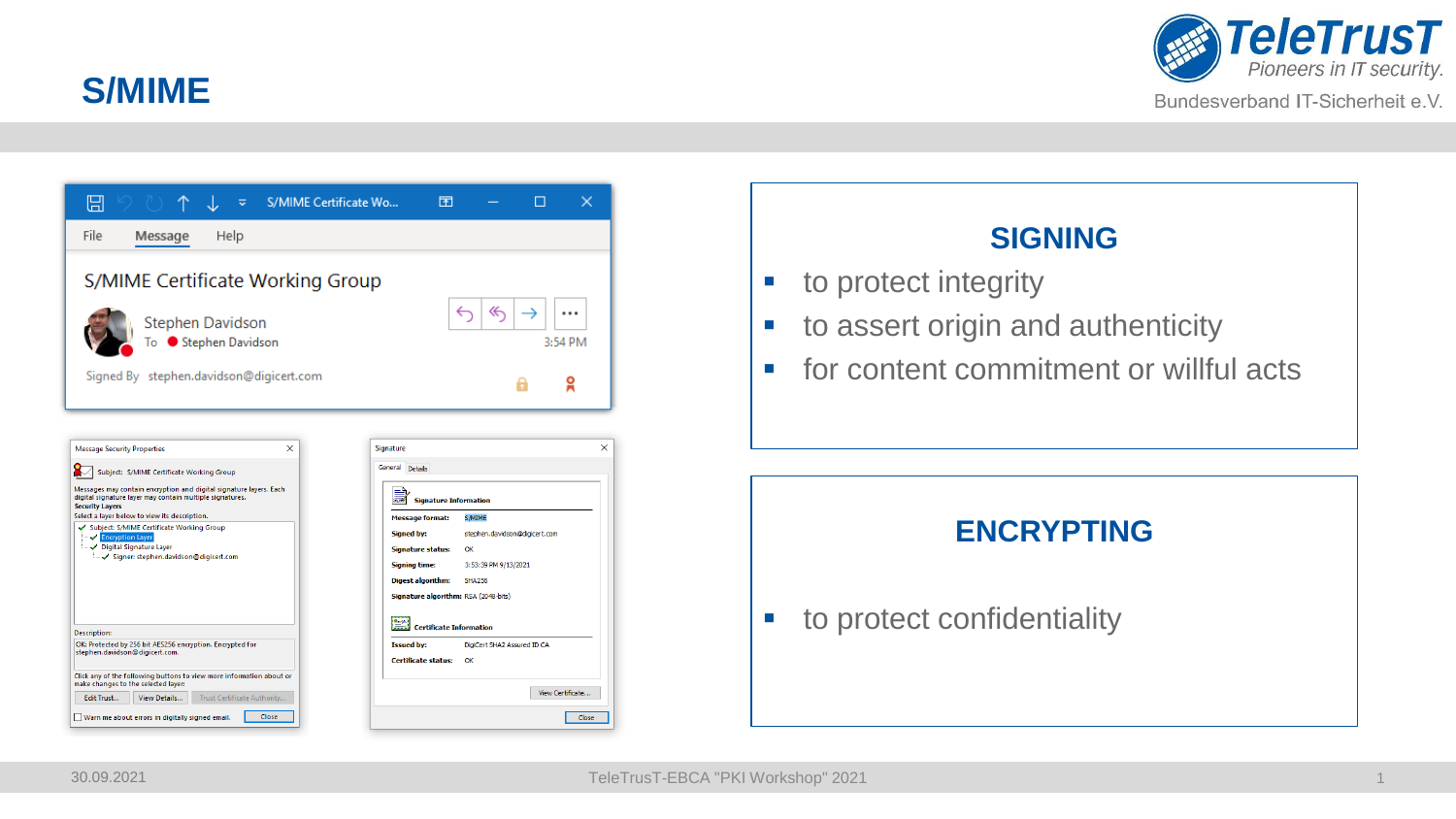



# **CA / Browser Forum**

- An unincorporated association of digital certificate consumers, issuers, associate members (such as audit bodies), and interested parties
	- □ Started by aiming to create standard certificate profiles for TLS
	- □ Expanded to broader topics of interest to webPKI
- Auditable standards:
	- □ TLS Extended Validation Guidelines
	- □ TLS Baseline Requirements
	- □ Network and Certificate System Security Requirements
	- □ Code Signing Baseline Requirements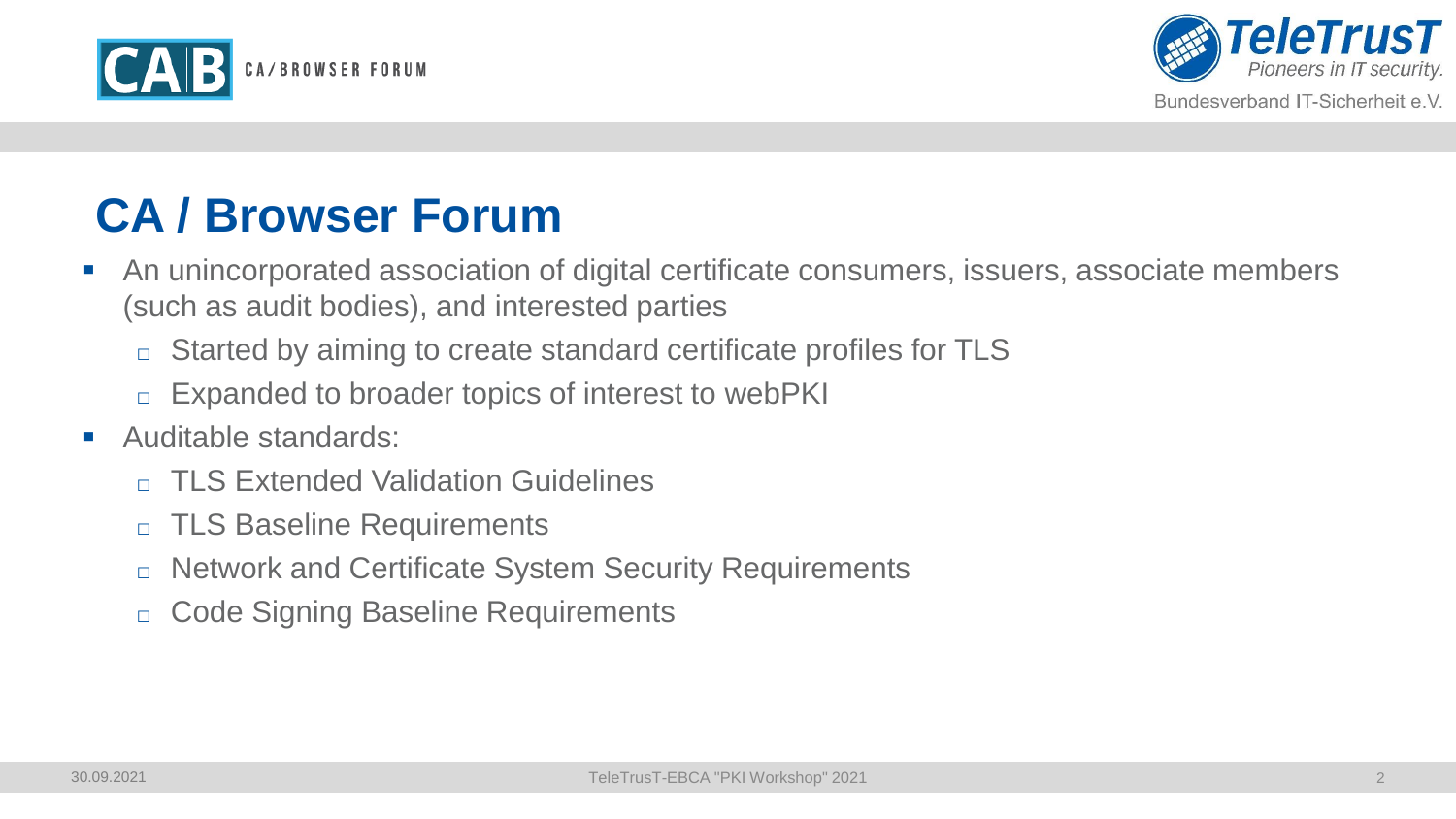



- The SMCWG is chartered to work on requirements applicable to CAs that issue S/MIME certificates used to sign, verify, encrypt, and decrypt email.
- S/MIME Baseline Requirements will address:
	- $\Box$  Verification of control over email addresses
	- □ Key management and certificate lifecycle
	- □ Certificate profiles for S/MIME certificates and Issuing CA certificates
	- □ CA operational practices, physical/logical security, etc.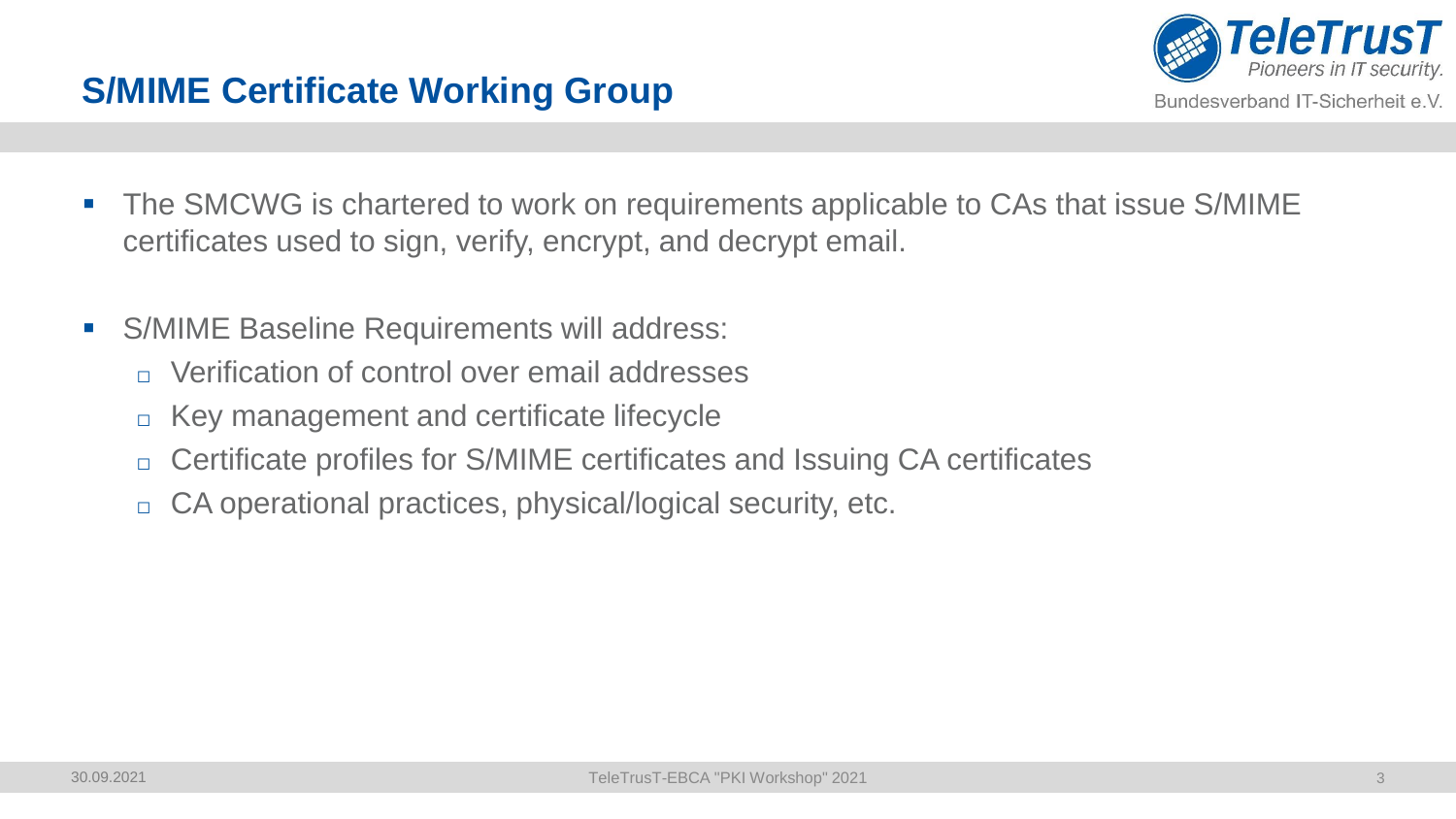

- Chartered by CABF ballot after lengthy discussion:
	- Framework where "reasonable assurance" may be provided to senders and recipients of email messages that the party identified in an S/MIME Certificate has control of the domain or email address being asserted. A variation of this use case is where an individual or organization digitally signs email to establish its authenticity and source of origin.
	- □ Rely on other CABF works where relevant.
	- Exercise care to avoid unintended adverse effects on overlap use cases.
- Working Group started tasks August 2020
	- □ Chair: Stephen Davidson, DigiCert
	- □ Vice Chair: Mads Henricksveen, BuyPass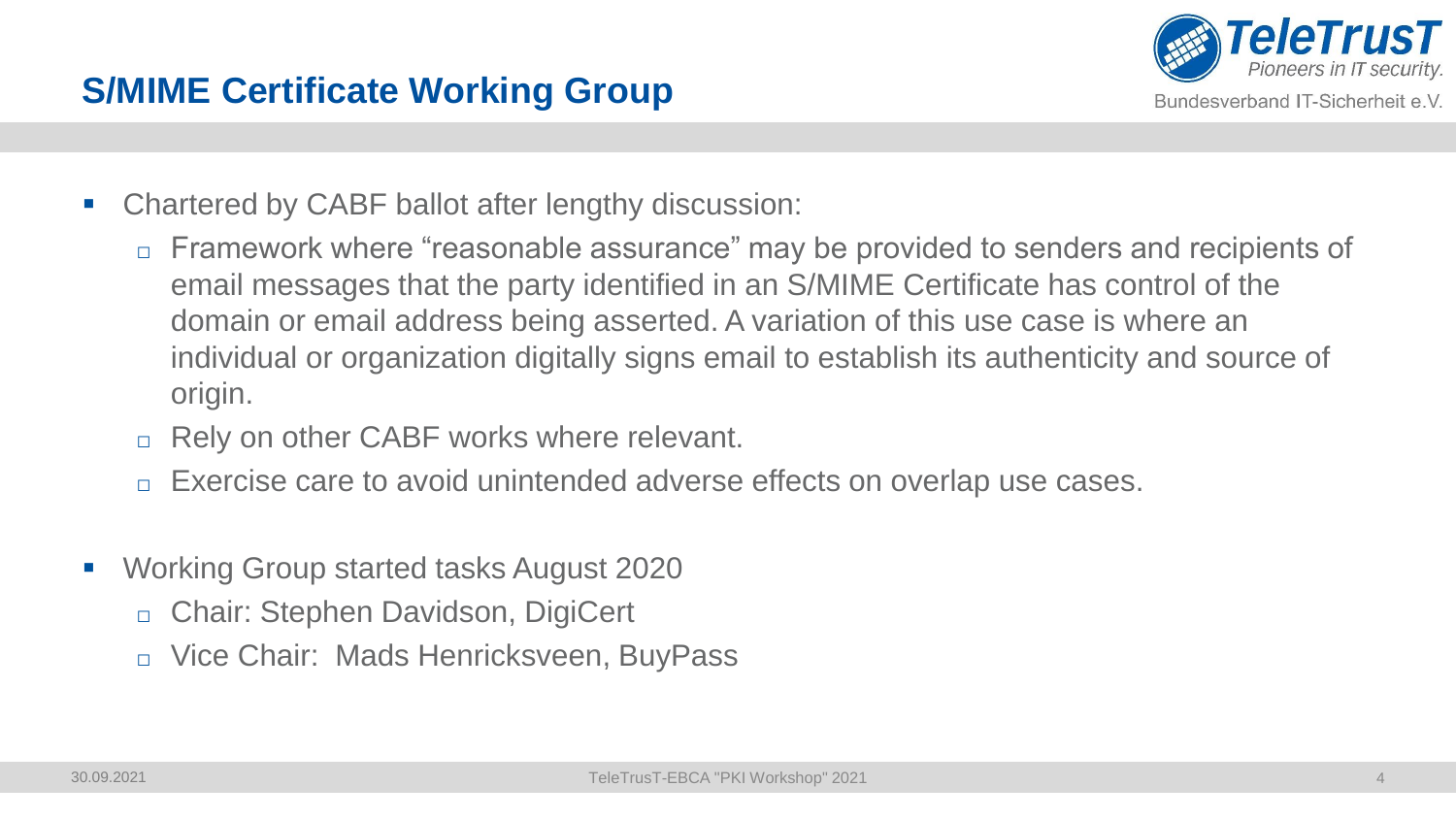

# **S/MIME Membership**

#### 29 Certificate Issuers

Actalis, Asseco Data Systems, BuyPass, Camerfirma, CFCA, Chunghwa Telecom, Comsign, DigiCert, D-TRUST, eMudhra, Entrust, GDCA, GlobalSign, GlobalTrust, HARICA, IdenTrust, iTrusChina, MSC Trustgate.com, SECOM Trust Systems, Sectigo, SecureTrust, SHECA, SSC, SSL.com, SwissSign, Telia, TrustCor, TWCA, OISTE Foundation

#### 6 Certificate Consumers

Apple, Google, Microsoft, Mozilla/Thunderbird, rundQuadrat, Zertificon

#### 3 Associate Members

ACAB Council, U.S. Federal PKI, WebTrust

#### 6 Interested Parties

Arno Fiedler, KPMG Korea, PSW, TeleTrusT, Vigil Security, Nathalie Weiler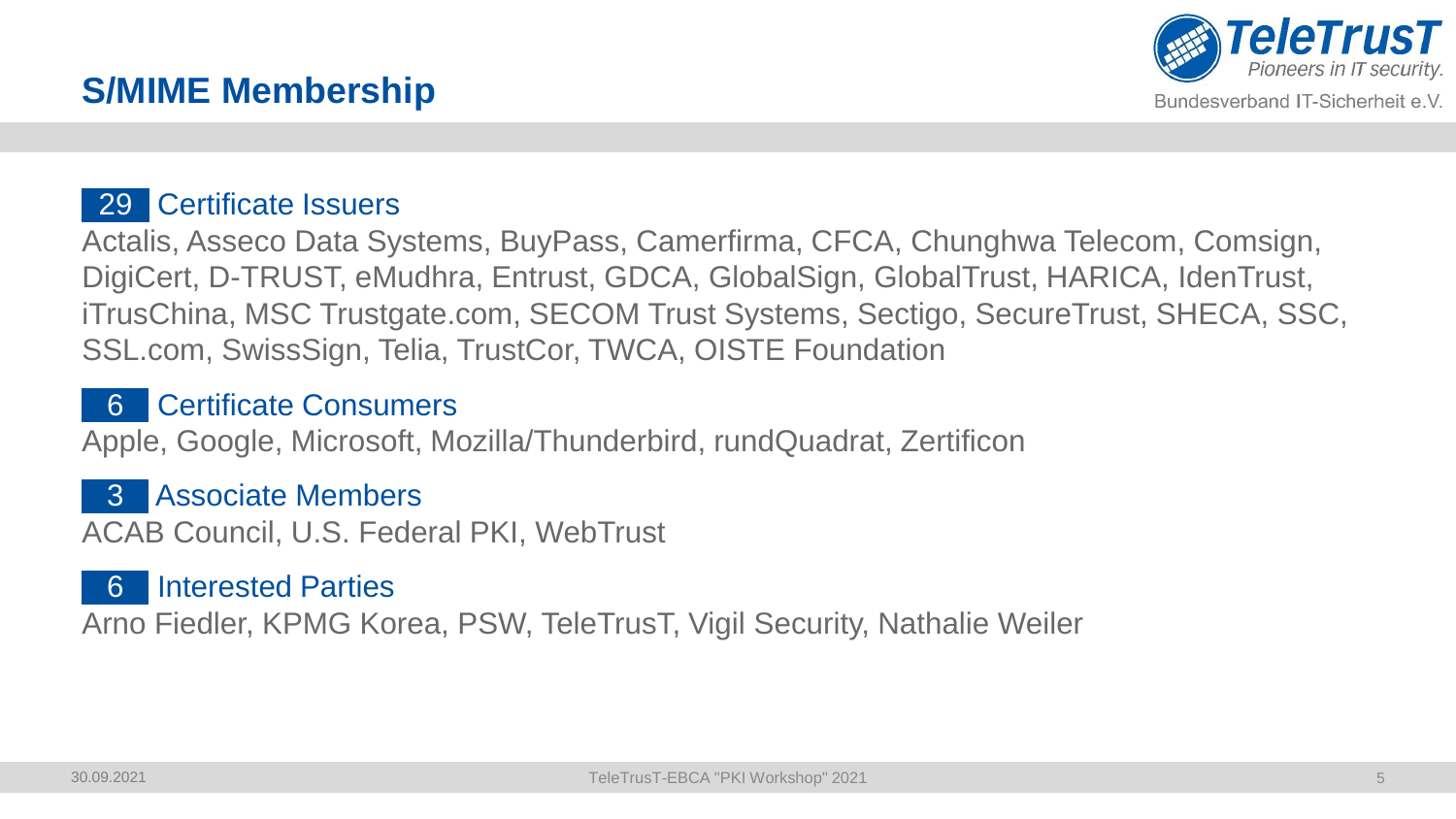



- Entanglement with document signing use case which may also use emailProtection
- Wide variety of deployment modes
	- Common use of Enterprise RAs
	- □ How keys are generated and stored (soft vs token/hsm, local vs server/escrow)
	- □ Crossover with other use cases (clientAuth, document signing)
	- Desktop vs gateway vs web/cloud
- Few existing standards outside RFC
	- □ Some overlap with browser requirements
	- □ Some standards specific to user groups
- Tolerant processing by Certificate Consumer software
- Little broad visibility on "real world" use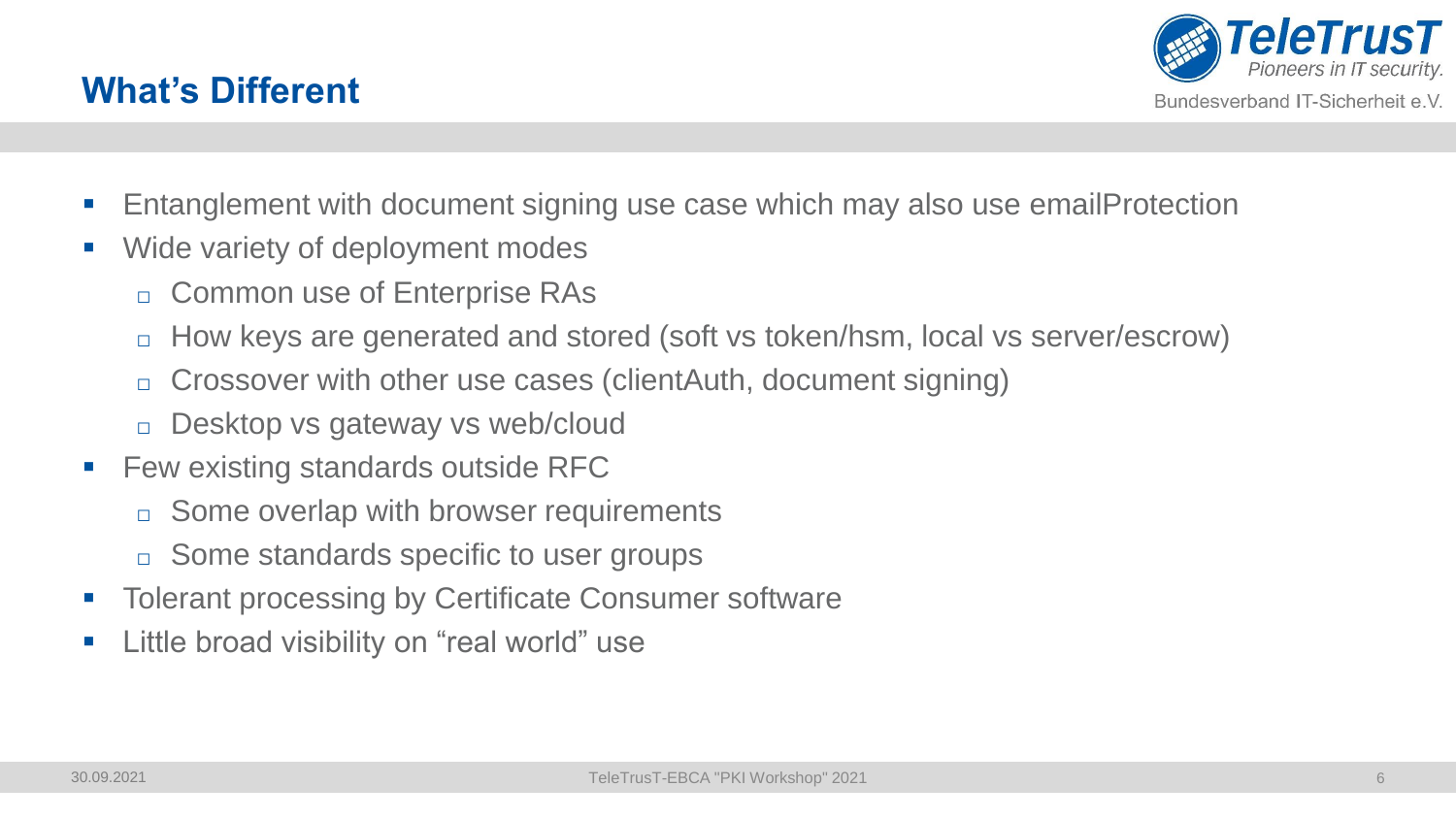

## **Approach**

- **Discussion of use cases**
- Identification and review of relevant standards (such as Moz, Gmail, ETSI, US Gov)
- Verification of control over email addresses
- **Discussion and drafting of leaf profiles**
- Ongoing drafting of S/MIME BR v1
- Audit considerations
- **E** Identity vetting steps
- Getting primary deliverable out
- **E** New ideas later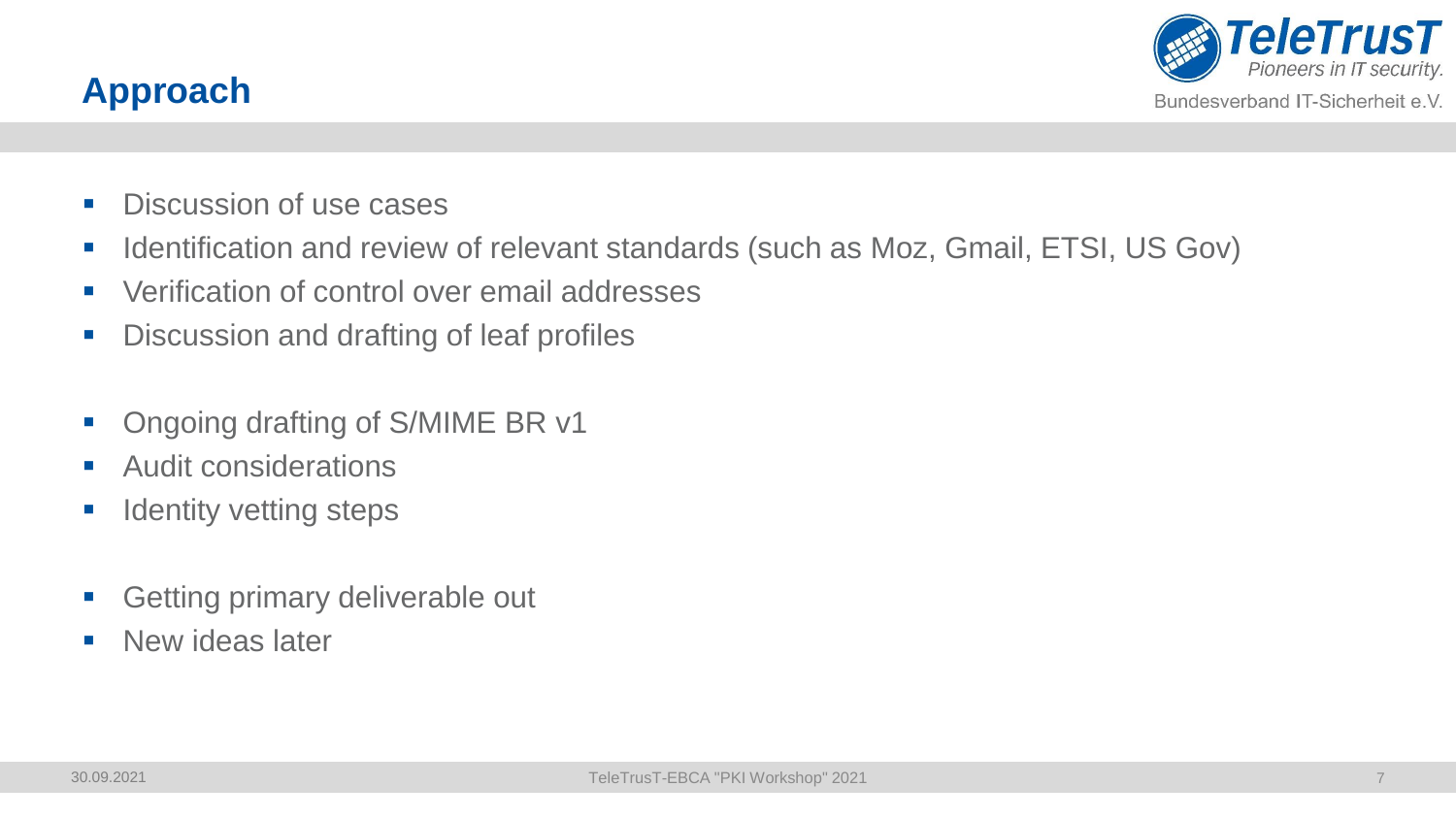



■ Will apply to "trusted" leaf certs with emailProtection EKU and at least one email address in Subject / SAN

| <b>Mailbox</b>                        | The simplest S/MIME, including only email address.<br>The same email control verification methods apply across all S/MIME types                                                                                                                  |  |  |  |  |
|---------------------------------------|--------------------------------------------------------------------------------------------------------------------------------------------------------------------------------------------------------------------------------------------------|--|--|--|--|
| <b>Personal</b><br><b>Individual</b>  | Includes personal details (for natural person)                                                                                                                                                                                                   |  |  |  |  |
| <b>Organisation</b>                   | Includes Organization details (legal entity). Example uses include invoice or statement mailers, etc.                                                                                                                                            |  |  |  |  |
| <b>Sponsored</b><br><b>Individual</b> | Includes<br>personal details (for natural person, which may be validated by Enterprise RA for users with email<br>addresses within the Enterprise's verified Domain Namespace)<br>in conjunction with Organisation details (validated by the CA) |  |  |  |  |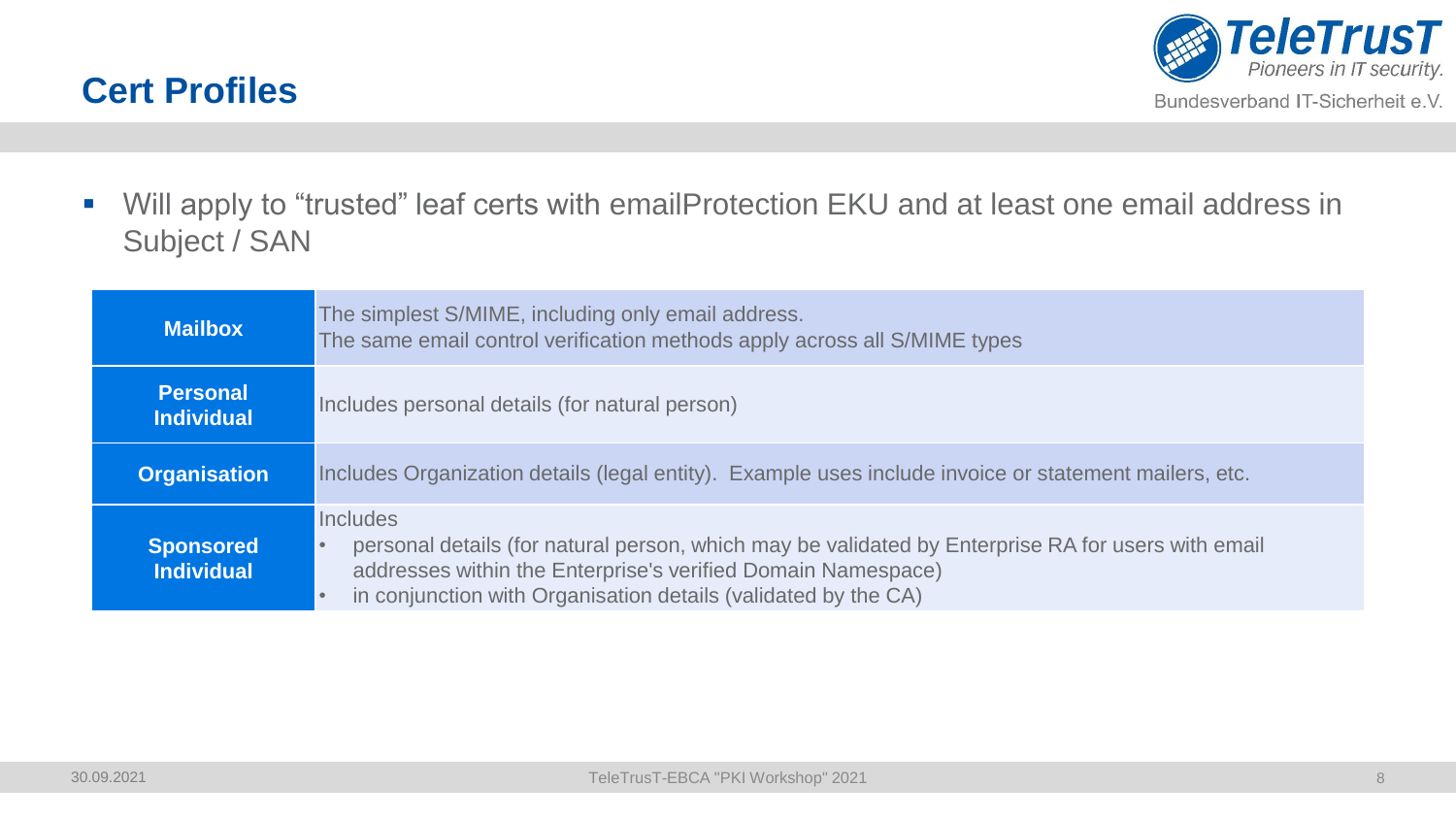## **Cert Profiles**



Bundesverband IT-Sicherheit e.V.

| <b>Mailbox</b>                                              |  | Legacy              | Moves to an auditable framework but includes flexibility in allowed field usages<br>and verification. The intent is that this profile will be sunsetted.<br>OV allowed<br>Proposed 1095 days max validity                       |
|-------------------------------------------------------------|--|---------------------|---------------------------------------------------------------------------------------------------------------------------------------------------------------------------------------------------------------------------------|
| <b>Personal</b><br><b>Individual</b><br><b>Organisation</b> |  | <b>Multipurpose</b> | Aligned with the Strict profile, but with more flexibility in the eKU (primarily to<br>allow overlap with existing use cases for document signing)<br>EV verification of org details<br>Proposed 824 days validity<br>$\bullet$ |
| <b>Sponsored</b><br><b>Individual</b>                       |  | <b>Strict</b>       | The survivor profile. Dedicated eKU.<br>EV verification of org details<br>Proposed 824 days validity                                                                                                                            |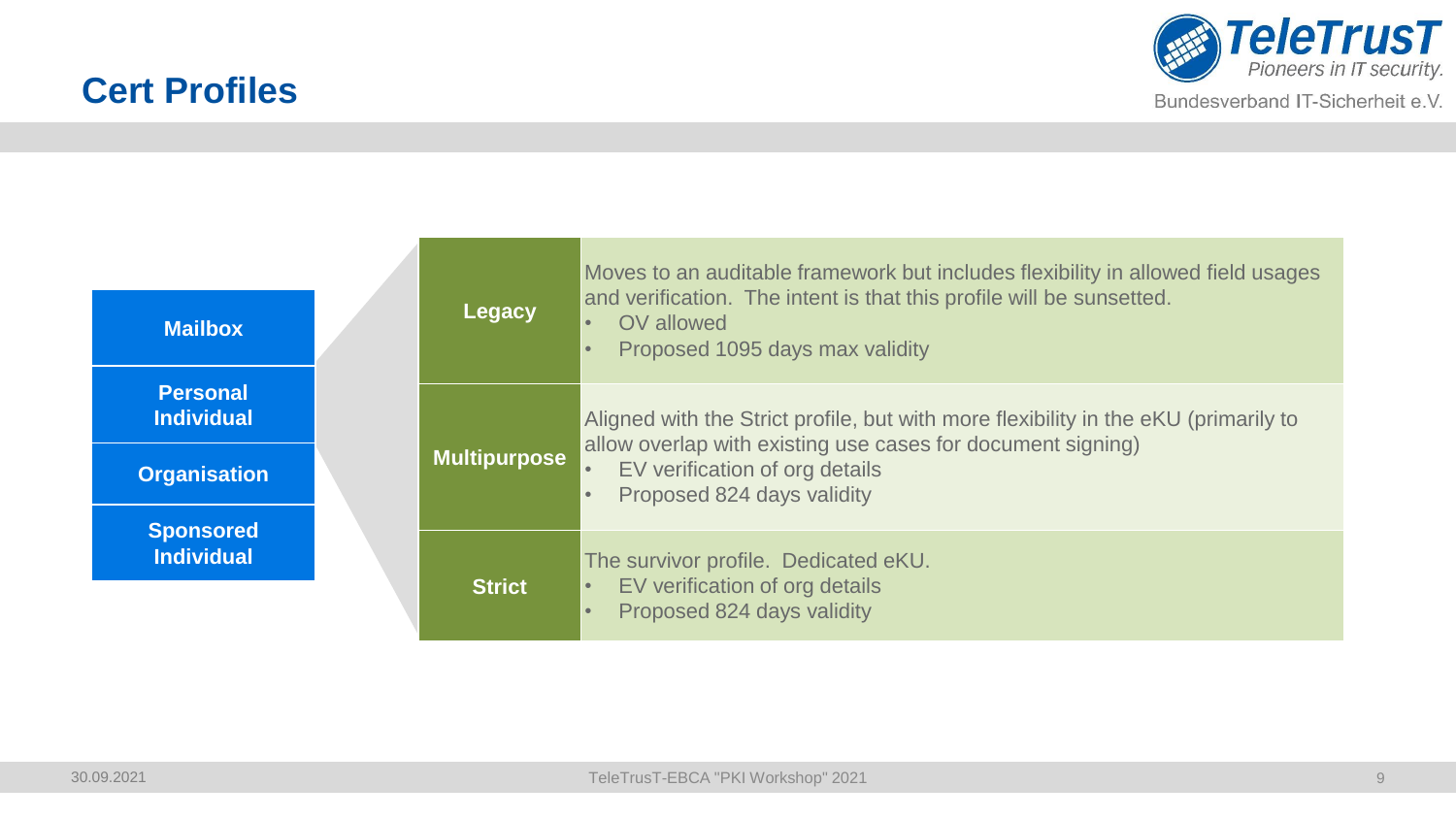### **Email Verification**

- **.** If Subject has DNemail, must be repeated as rfc822Name in SAN
- The CA shall not delegate email validation
- *1. Validating Applicant's authority over email address via domain:*
	- □ Only the approved methods in Section 3.2.2.4 of TLS BR
	- □ Applicant includes the Applicant's Parent Company, Subsidiary Company, or Affiliate
	- □ Suitable for Enterprise RA
- *2. Validating control over email address via email:*
	- □ Confirm control over each rfc822Name email address by sending a unique Random Value via email and then receiving a confirming response utilizing the Random Value

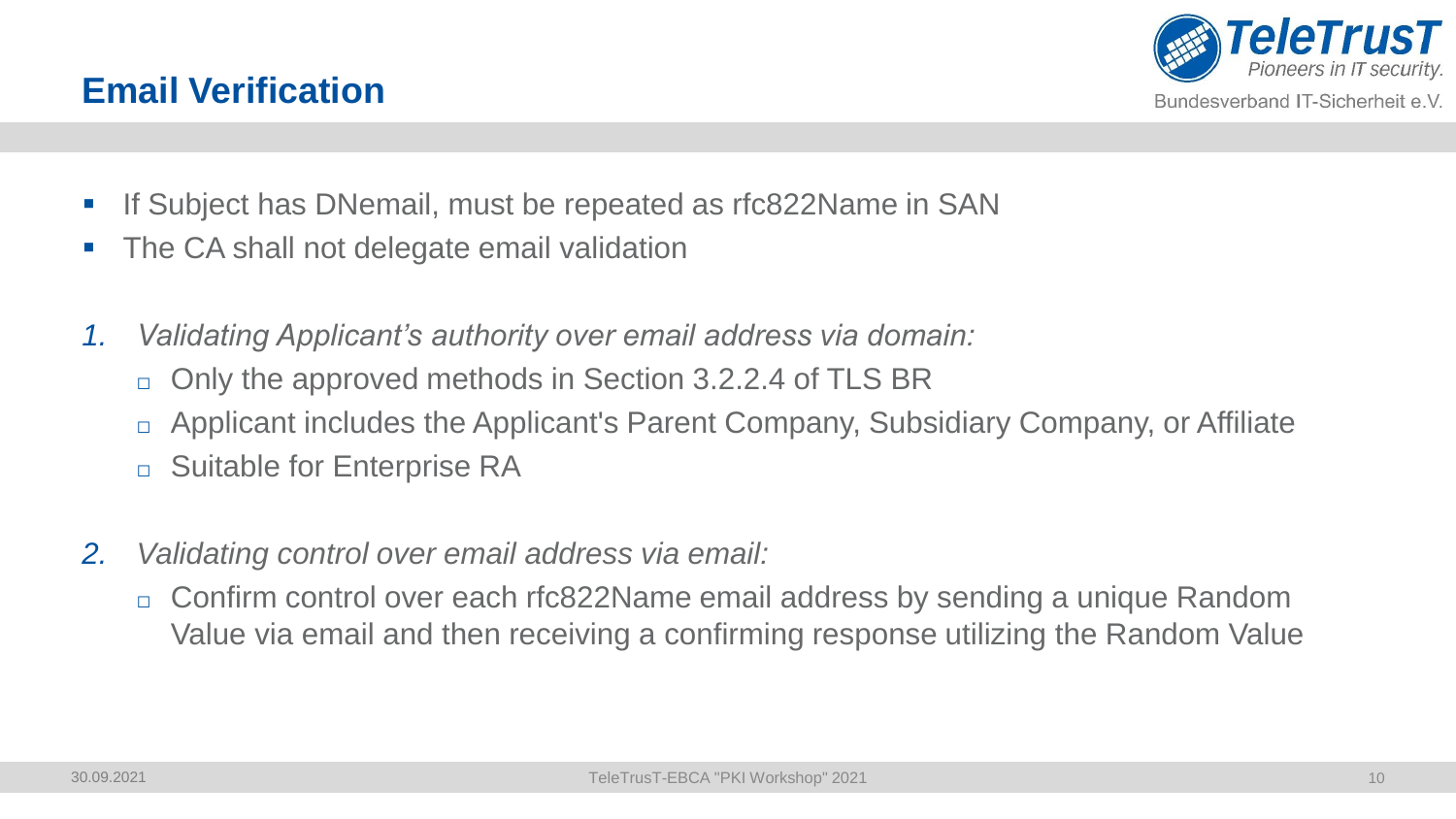

# **Things To Look Out For -1**

- If Subject has DN email, must be repeated as rfc822Name (or otherName/id-on-SmtpUTF8Mailbox) in SAN
- CN must be 1) DN email or 2) O if Organisation or 3) givenName+surname if Individual
- Restrictions on allowed:
	- □ Subject attributes, which will have defined verification requirements
	- □ SAN types (such as dNSName, iPAddress, otherName, URI)
- serialNumber attribute remains available for Enterprise RA use (for uses such as customer ID or employee number)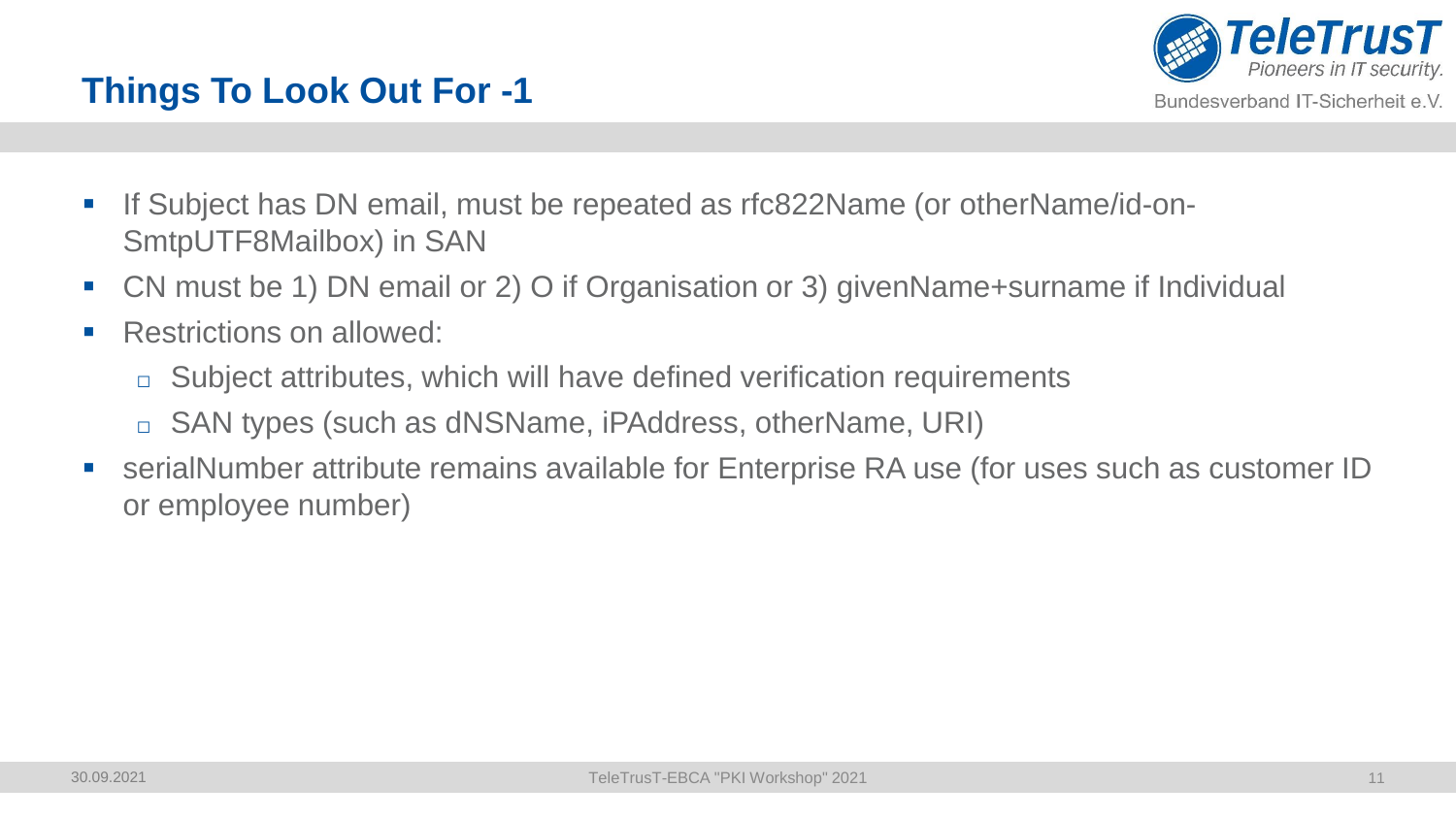

# **Things To Look Out For - 2**

- *Strict* profile has restrictions on allowed eKU and extensions
- *Org* and *Sponsored Individual* profiles include organisationalIdentifier verified by CA as defined in EVG 9.2.8 and Appendix H (similar to ETSI but modified for global)
	- □ VATDE-123456789 (VAT Scheme, Germany, Unique Identifier at Country Level is 12345678)
	- □ NTRUS+CA-12345678 (NTR Scheme, United States ‐ California, Unique identifier at State level is 12345678)
- Allows additional algorithms (such as PSS) that are not generally allowed in TLS BR
- No stipulation on dual use vs split keys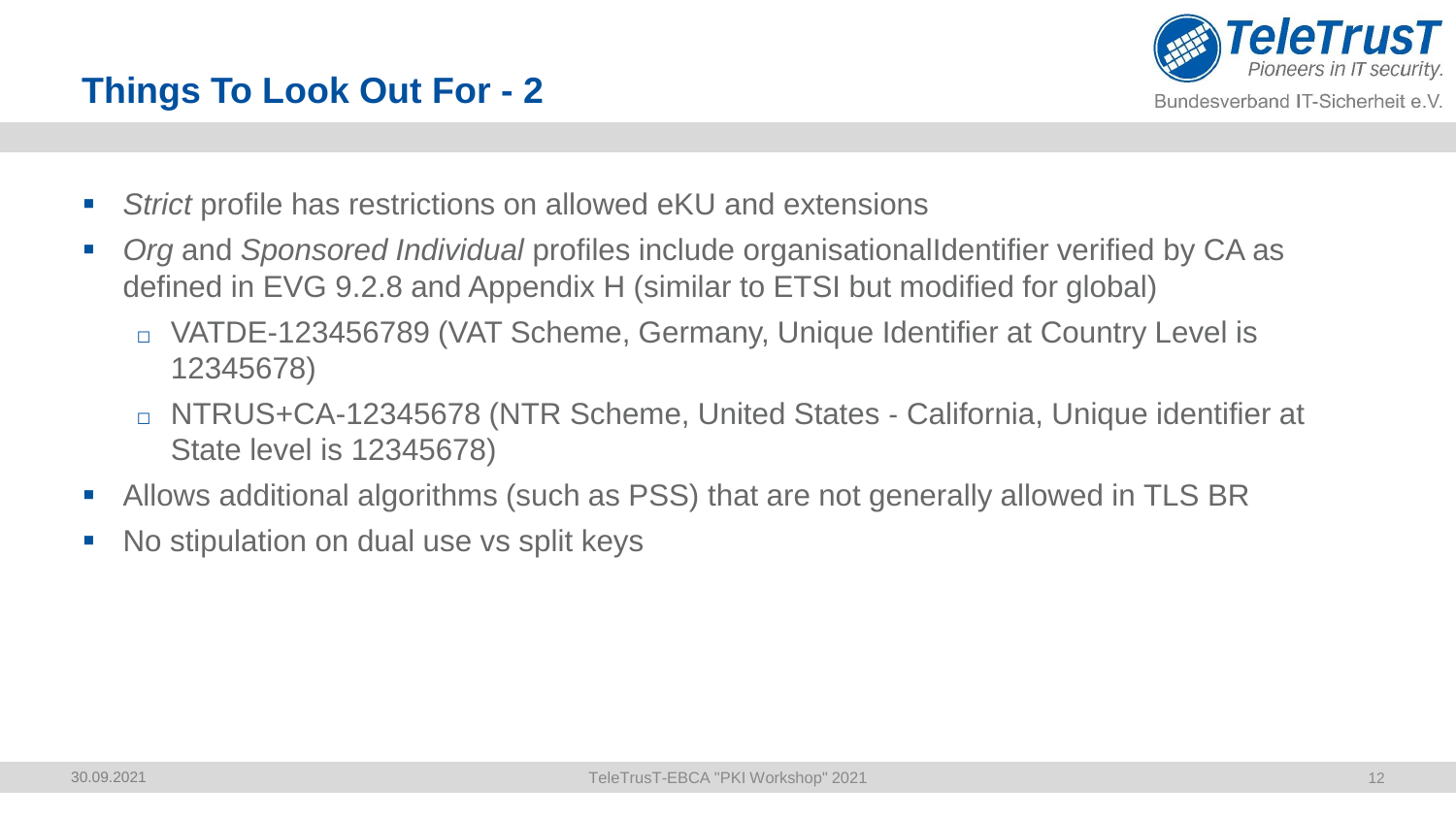### **Ideas welcomed**



Bundesverband IT-Sicherheit e.V.

- Parking lot ideas for later versions:
	- $\Box$  CAA
	- □ ACME for S/MIME RFC 8823, etc.
	- □ Potential special extensions?
		- Enterprise RA
		- Keygen or Escrow by CA
		- Keygen and/or storage in other places (OS, browser, mobile app, email gateway, cloud user agent)
		- Private key protection (attestation by token/HSM)

# *Reminder: TeleTrusT is a SMCWG participant!*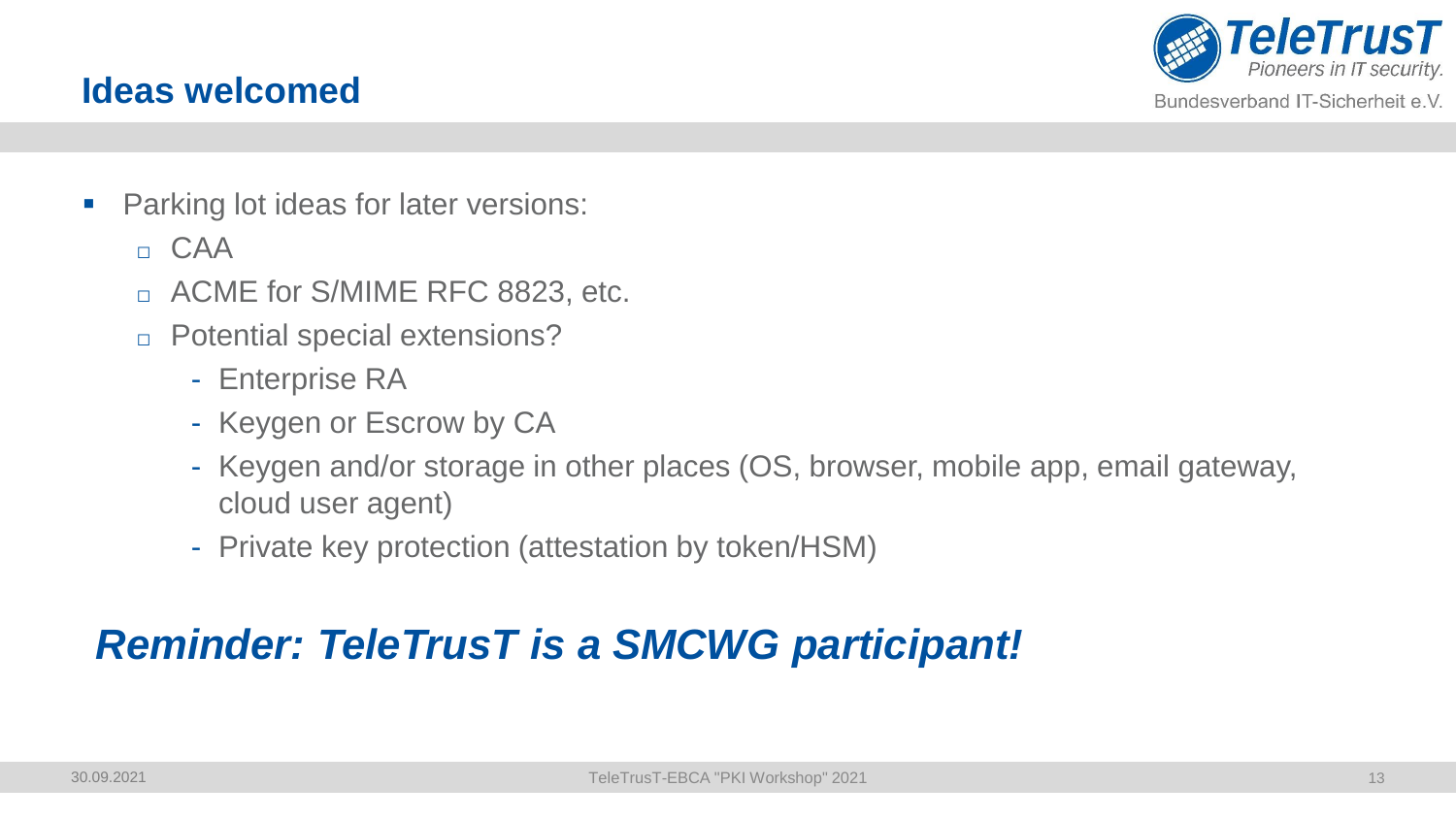



- SMCWG Charter <https://cabforum.org/smcwg-charter/>
- SMCWG Public Listserv <https://lists.cabforum.org/mailman/listinfo/smcwg-public>
- Draft S/MIME Baseline Requirements <https://github.com/cabforum/smime/tree/preSBR>
- Draft S/MIME Profiles https://docs.google.com/spreadsheets/d/1gEq[o4jU1FWvKBeMoncfmhAUemAgGuvVRSLQb7PedLU/edit?usp=sharing](https://docs.google.com/spreadsheets/d/1gEq-o4jU1FWvKBeMoncfmhAUemAgGuvVRSLQb7PedLU/edit?usp=sharing)